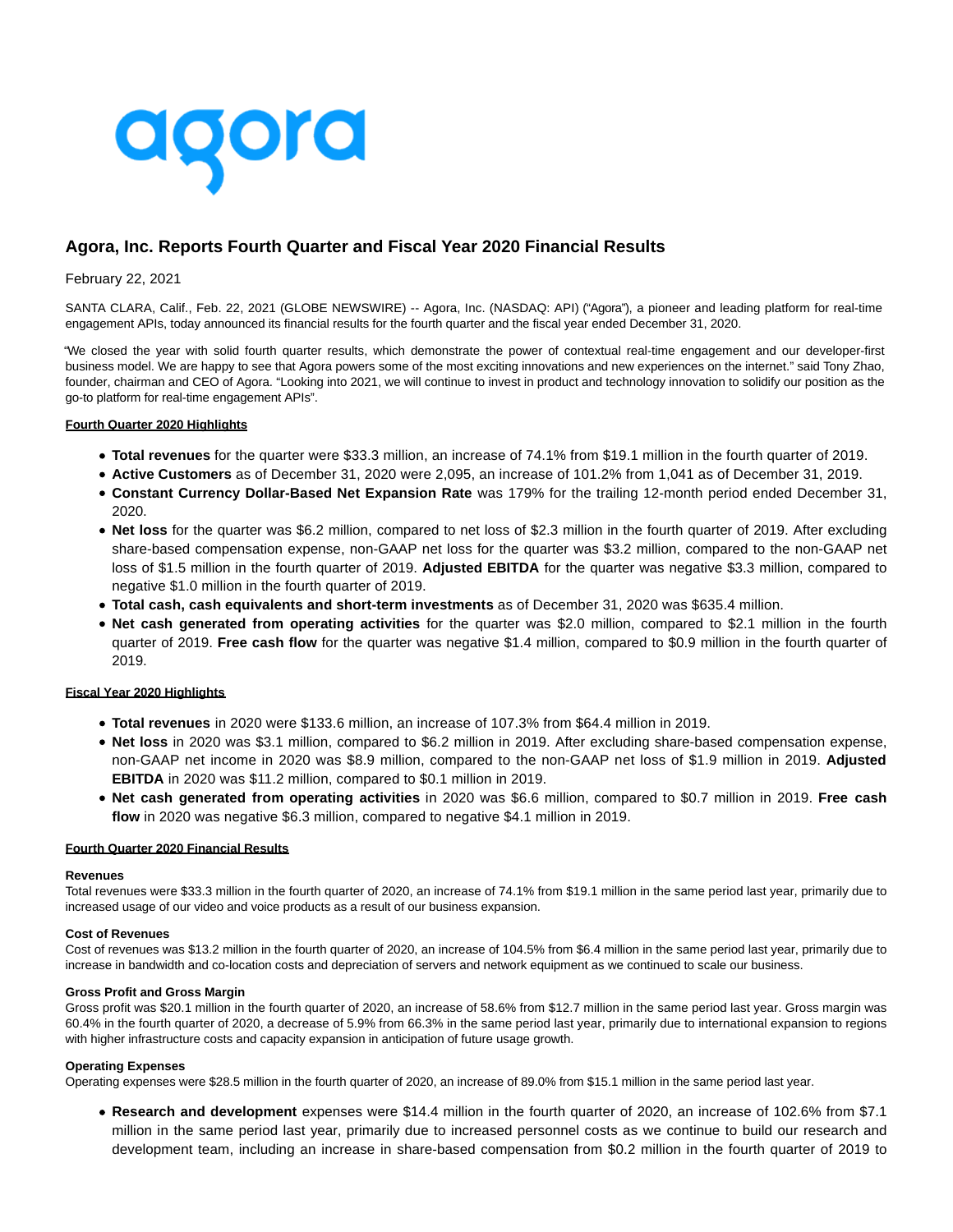\$1.4 million in the fourth quarter of 2020.

- **Sales and marketing** expenses were \$7.4 million in the fourth quarter of 2020, an increase of 33.8% from \$5.6 million in the same period last year, primarily due to increased personnel costs as we continue to build our team and incur advertising expenses.
- **General and administrative** expenses were \$6.7 million in the fourth quarter of 2020, an increase of 175.4% from \$2.4 million in the same period last year, primarily due to increased personnel costs as we continue to build our team, including an increase in share-based compensation from \$0.3 million in the fourth quarter of 2019 to \$1.0 million in the fourth quarter of 2020, as well as higher professional services expensed compared to prior year.

### **Other Operating Income**

Other operating income was \$0.7 million in the fourth quarter of 2020, compared to \$31 thousand in the same period last year, primarily due to government subsidies and additional value added tax deductions.

### **Loss from Operations**

Loss from operations was \$7.7 million in the fourth quarter of 2020, compared to loss from operations of \$2.4 million in the same period last year.

### **Interest and Investment Income**

Interest and investment income were \$1.5 million in the fourth quarter of 2020, an increase of 536.3% from \$0.2 million in the same period last year, primarily due to an increase in the average balance of cash and cash equivalents and an increase in short-term investments purchased due to our initial public offering and concurrent private placement.

### **Income Taxes**

Income taxes were negative \$0.1 million in the fourth quarter of 2020, compared to \$0.2 million in the same period last year, primarily due to decrease in pre-tax income generated by our subsidiaries.

#### **Net Loss**

Net loss was \$6.2 million in the fourth quarter of 2020, compared to net loss of \$2.3 million in the same period last year.

### **Net loss attributable to ordinary shareholders**

Net loss attributable to ordinary shareholders for the quarter was \$6.2 million, compared to net loss attributable to ordinary shareholders of \$21.6 million in the same period last year, which was primarily due to accretion of preferred shares to redemption value.

### **Net loss per American Depositary Share**

\_\_\_\_\_\_\_\_\_\_\_\_\_\_\_\_\_\_\_\_\_\_\_\_\_\_\_\_\_\_\_\_\_\_

Net loss per American Depositary Share ("ADS") <sup>1</sup> was \$0.06, compared to net loss of \$0.73 per ADS in the same period last year.

1. One ADS represents four Class A ordinary shares.

### **Fiscal Year 2020 Financial Results**

#### **Revenues**

Total revenues in 2020 were \$133.6 million, an increase of 107.3% from \$64.4 million in 2019, primarily due to increased usage of our video and voice products as a result of our business expansion and empowerment of various use cases, particularly in education and social related applications.

#### **Cost of Revenues**

Cost of revenues in 2020 was \$47.2 million, an increase of 131.2% from \$20.4 million in 2019, primarily due to increase in bandwidth and co-location costs and depreciation of servers and network equipment as we continued to scale our business.

### **Gross Profit and Gross Margin**

Gross profit in 2020 was \$86.4 million, an increase of 96.2% from \$44.0 million in 2019. Gross margin in 2020 was 64.7%, a decrease of 3.6% from 68.3% in 2019, primarily due to our current same standard pricing for all regions and international expansion to regions with higher infrastructure costs and capacity expansion in anticipation of future usage growth.

### **Operating Expenses**

Operating expenses in 2020 were \$93.2 million, an increase of 85.7% from \$50.2 million in 2019.

- **Research and development** expenses in 2020 were \$49.5 million, an increase of 109.5% from \$23.6 million in 2019, primarily due to increased personnel costs as we continue to build our research and development team, including an increase in share-based compensation from \$1.5 million in 2019 to \$5.3 million in 2020.
- **Sales and marketing** expenses in 2020 were \$25.7 million, an increase of 32.5% from \$19.4 million in 2019, primarily due to increased personnel costs as we continue to build our team and incur advertising expenses.
- **General and administrative** expenses in 2020 were \$18.0 million, an increase of 150.9% from \$7.2 million in 2019, primarily due to increased personnel costs as we continue to build our team, including an increase in share-based compensation from \$1.0 million in 2019 to \$4.2 million in 2020, as well as higher professional services expensed compared to prior year.

### **Other Operating Income**

Other operating income in 2020 was \$1.7 million, compared to \$0.1 million in 2019, primarily due to government subsidies, additional value added tax deductions and income tax refund.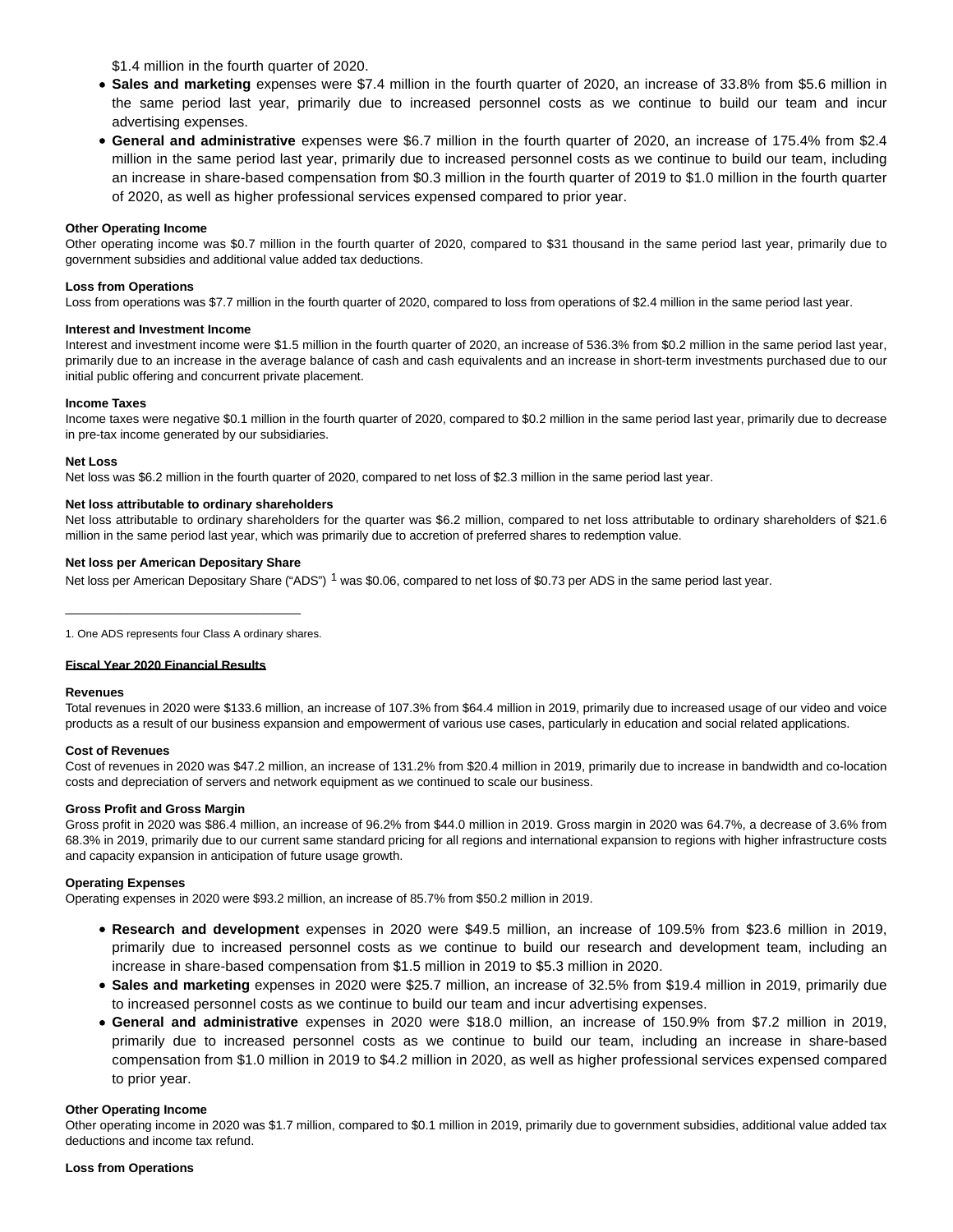Loss from operations in 2020 was \$5.2 million, compared to \$6.1 million in 2019.

### **Interest and Investment Income**

Interest and investment income in 2020 were \$2.7 million, an increase of 331.9% from \$0.6 million in 2019, primarily due to an increase in the average balance of cash and cash equivalents and an increase in short-term investments purchased due to our initial public offering and concurrent private placement.

### **Income Taxes**

Income taxes in 2020 were \$0.6 million, compared to 0.8 million in 2019, primarily due to decrease in pre-tax income generated by our subsidiaries.

### **Net Loss**

Net loss in 2020 was \$3.1 million, compared to net loss of \$6.2 million in 2019.

### **Net loss attributable to ordinary shareholders**

Net loss attributable to ordinary shareholders in 2020 was \$203.3 million, compared to net loss attributable to ordinary shareholders of \$66.9 million in 2019, primarily due to accretion of preferred shares to redemption value.

### **Net loss per American Depositary Share**

Net loss per American Depositary Share ("ADS") in 2020 was \$3.02, compared to net loss of \$2.31 per ADS in 2019.

### **Management Change**

### **Resignation of senior vice president of products**

Agora today announced that Mr. Siming Tao, Agora's senior vice president of products, is resigning from his senior vice president position at Agora for personal reason, effective from February 28, 2021. Mr. Tao's resignation did not result from any disagreement with the company, and he will remain as Agora's strategic advisor on areas such as product development and investments.

"Siming was one of the first members of the team, and has made important contribution to the business. After many years of intensive work, I understand Siming wants to spend more time with his family, and we reached a mutual understanding that Siming will continue to help the company in a lighter capacity as strategic advisor. I want to express my sincerest gratitude to Siming for his camaraderie and invaluable contribution. Siming's work will be resumed by our aspiring and capable global product team and I'm sure we will continue to benefit from his insight and experience." said Tony Zhao, founder, chairman and CEO of Agora.

### **Appointment of chief strategy officer**

Agora today announced that Stanley Wei will join the company as its chief strategy officer, responsible for overall strategic planning, investments and global expansion. Stanley will report directly to Agora CEO Tony Zhao.

"I have known Stanley for more than 10 years. Stanley is a visionary technologist with proven records and extensive experiences in management, strategy and investment in the technology industry globally. We are thrilled to welcome Stanley on board and look forward to working with him to bring Agora to the next level." said Tony Zhao, founder, chairman and CEO of Agora.

Prior to Agora, Stanley served as managing director of Hillhouse Capital from 2017 to 2019, where he was focused on investing in the enterprise services sector. Stanley was co-chief executive officer of 36Kr from 2015 to 2016, a prominent technology-focused media platform. As an entrepreneur, Stanley co-founded two technology companies, which were acquired by Yahoo and Renren respectively. Stanley was also director of strategy in Tencent and had extensive experiences in Silicon Valley. Stanley received bachelor degree from Shanghai Jiaotong University and MBA degree from the Wharton School, University of Pennsylvania.

### **Financial Outlook**

Based on currently available information, Agora expects that the preliminary estimates of total revenues for the fiscal year ending December 31, 2021 to be between \$178 million and \$182 million. This outlook reflects the company's current and preliminary views on the market and operational conditions, and the outlook ranges for fiscal year 2021 reflect a number of assumptions that are subject to change based on uncertainties such as the impact of the COVID-19 pandemic.

### **Earnings Call**

Agora will host a conference call to discuss the financial results at 5 p.m. Pacific Time / 8:00 p.m. Eastern Time on the same day. Details for the conference call are as follows:

Event title: Agora, Inc. 4Q and Fiscal Year 2020 Financial Results

Conference ID: 7134408

Direct Event online registration[: http://apac.directeventreg.com/registration/event/7134408](https://www.globenewswire.com/Tracker?data=WhS1PgPAvJCoXkRjchz-kf7fF3obFbDEhcNhsUM--N1QjEOFTXqOTjuNfNjM__KAOVXyA2VWaiBZsuxakkRrNJDcOpvpMA_aVxOkxsAbWdh6vnrX8iG-EfrDZYpnbcLY__5t89o7U_pQ5fV3B0Mv6dTEJ6Xuqp9MjPtNYOQXyw9d2CWdBMDxrdOA5nM7Qw6I)

Please register in advance of the conference using the link provided above. Upon registering, you will be provided with participant dial-in numbers, Direct Event passcode and unique registrant ID.

A digital recording of the conference call will be available for replay two hours after the call's completion (dial-in number: US 18554525696, International +61 2 81990299; same conference ID as shown above).

Please visit Agora's investor relations website at [https://investor.agora.io/investor-relations o](https://www.globenewswire.com/Tracker?data=EcRcF3WoikGBWRc-f8tgzyzrJCBnLEJif2YjooP2Cxdt9q_9VLmh4clwmWTmGyjwOi4HXR8ci_EhOgq8pKJUHxAg_hNVBnoV5KrJZMtsKCBud1sRQZDXifOGpa_eChFhN6aDUeM_sSyfg78foHNDug==)n February 22, 2021 to view the earnings release and accompanying slides prior to the conference call.

### **Use of Non-GAAP Financial Measures**

Agora has provided in this press release financial information that has not been prepared in accordance with generally accepted accounting principles in the United States (GAAP). Agora uses these non-GAAP financial measures internally in analyzing its financial results and believes that use of these non-GAAP financial measures is useful to investors as an additional tool to evaluate ongoing operating results and trends and in comparing Agora's financial results with other companies in its industry, many of which present similar non-GAAP financial measures. Besides free cash flow (as defined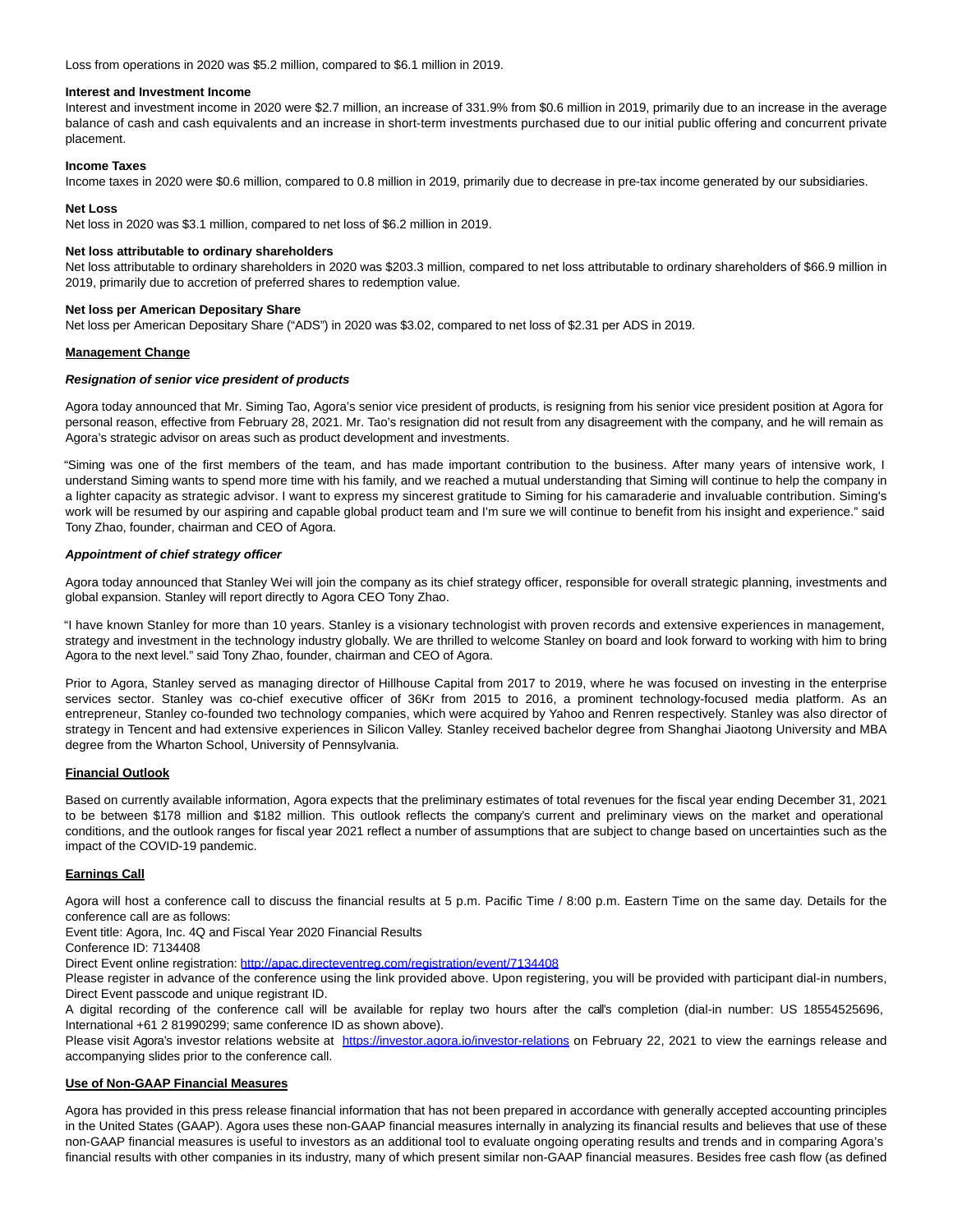below), each of these non-GAAP financial measures represents the corresponding GAAP financial measure before share-based compensation expenses. We believe that such non-GAAP financial measures help identify underlying trends in our business that could otherwise be distorted by the effect of such share-based compensation expenses that we include in cost of revenues, total operating expenses and net income (loss). We believe that all such non-GAAP financial measures also provide useful information about our operating results, enhance the overall understanding of our past performance and future prospects and allow for greater visibility with respect to key metrics used by our management in its financial and operational decision-making.

Non-GAAP financial measures are not meant to be considered in isolation or as a substitute for comparable GAAP financial measures and should be read only in conjunction with Agora's consolidated financial statements prepared in accordance with GAAP. A reconciliation of Agora's historical non-GAAP financial measures to the most directly comparable GAAP measures has been provided in the tables captioned "Reconciliation of GAAP to Non-GAAP Measures" included at the end of this press release, and investors are encouraged to review the reconciliation.

Definitions of Agora's non-GAAP financial measures included in this press release are presented below.

### **Non-GAAP Net Income (Loss)**

Agora defines non-GAAP net income (loss) as net income (loss) adjusted to exclude share-based compensation expense.

### **Adjusted EBITDA**

Agora defines Adjusted EBITDA as net income (loss) before exchange gain (loss), interest and investment income, income taxes, depreciation and amortization, and adjusted to exclude the effects of share-based compensation expense.

### **Free Cash Flow**

Agora defines free cash flow as net cash provided by operating activities less purchases of property and equipment. Agora considers free cash flow to be a liquidity measure that provides useful information to management and investors regarding net cash provided by operating activities and cash used for investments in property and equipment required to maintain and grow the business.

### **Operating Metrics**

Agora also uses other operating metrics included in this press release and defined below to assess the performance of its business.

### **Active Customers**

Agora defines an active customer at the end of any particular period as an organization or individual developer from which Agora generated more than \$100 of revenue during the preceding 12 months. Agora counts customers based on unique customer account identifiers. Generally, one software application uses the same customer account identifier throughout its life cycle while one account may be used for multiple applications.

### **Constant Currency Dollar-Based Net Expansion Rate**

Agora calculates Dollar-Based Net Expansion Rate for a trailing 12-month period by first identifying all customers in the prior 12-month period, and then calculating the quotient from dividing the revenue generated from such customers in the trailing 12-month period by the revenue generated from the same group of customers in the prior 12-month period. Constant Currency Dollar-Based Net Expansion Rate is calculated the same way as Dollar-Based Net Expansion Rate but using fixed exchange rates based on the daily average exchange rates prevailing during the prior 12-month period to remove the impact of foreign currency translations. Agora believes Constant Currency Dollar-Based Net Expansion Rate facilitates operating performance comparisons on a period-to-period basis as Agora does not consider the impact of foreign currency fluctuations to be indicative of its core operating performance.

### **Safe Harbor Statements**

This press release contains ''forward-looking statements'' within the meaning of Section 27A of the Securities Act of 1933, as amended and Section 21E of the Securities Exchange Act of 1934, as amended and the Private Securities Litigation Reform Act of 1995. All statements other than statements of historical or current fact included in this press release are forward-looking statements, including but not limited to statements regarding Agora's financial outlook, beliefs and expectations. Forward-looking statements include statements containing words such as "expect," "anticipate," "believe," "project," "will" and similar expressions intended to identify forward-looking statements. Among other things, the Financial Outlook in this announcement contain forward-looking statements. These forward-looking statements are based on Agora's current expectations and involve risks and uncertainties. Agora's actual results and the timing of events could differ materially from those anticipated in such forward-looking statements as a result of these risks and uncertainties, which include, without limitation, risks related to the growth of the RTE-PaaS market; Agora's ability to manage its growth and expand its operations; the continued impact of the COVID-19 pandemic on global markets and Agora's business, operations and customers; Agora's ability to attract new developers and convert them into customers; Agora's ability to retain existing customers and expand their usage of Agora's platform and products; Agora's ability to drive popularity of existing use cases and enable new use cases, including through quality enhancements and introduction of new products, features and functionalities; Agora's fluctuating operating results; competition; the effect of broader technological and market trends on Agora's business and prospects; general economic conditions and their impact on customer and end-user demand; and other risks and uncertainties included under the caption "Risk Factors" and elsewhere in our filings with the Securities and Exchange Commission, including, without limitation, the final prospectus related to the IPO filed with the SEC on June 26, 2020. You are cautioned not to place undue reliance on these forward-looking statements, which speak only as of the date of this press release. All forward-looking statements are qualified in their entirety by this cautionary statement, and Agora undertakes no obligation to revise or update any forward-looking statements to reflect events or circumstances after the date hereof.

### **About Agora**

Agora's mission is to make real-time engagement ubiquitous, allowing everyone to interact with anyone, in any app, anytime and anywhere. Agora's cloud platform provides developers simple, flexible and powerful application programming interfaces, or APIs, to embed real-time video and voice engagement functionalities into their applications. Agora maintains dual headquarters in Shanghai, China and Santa Clara, California.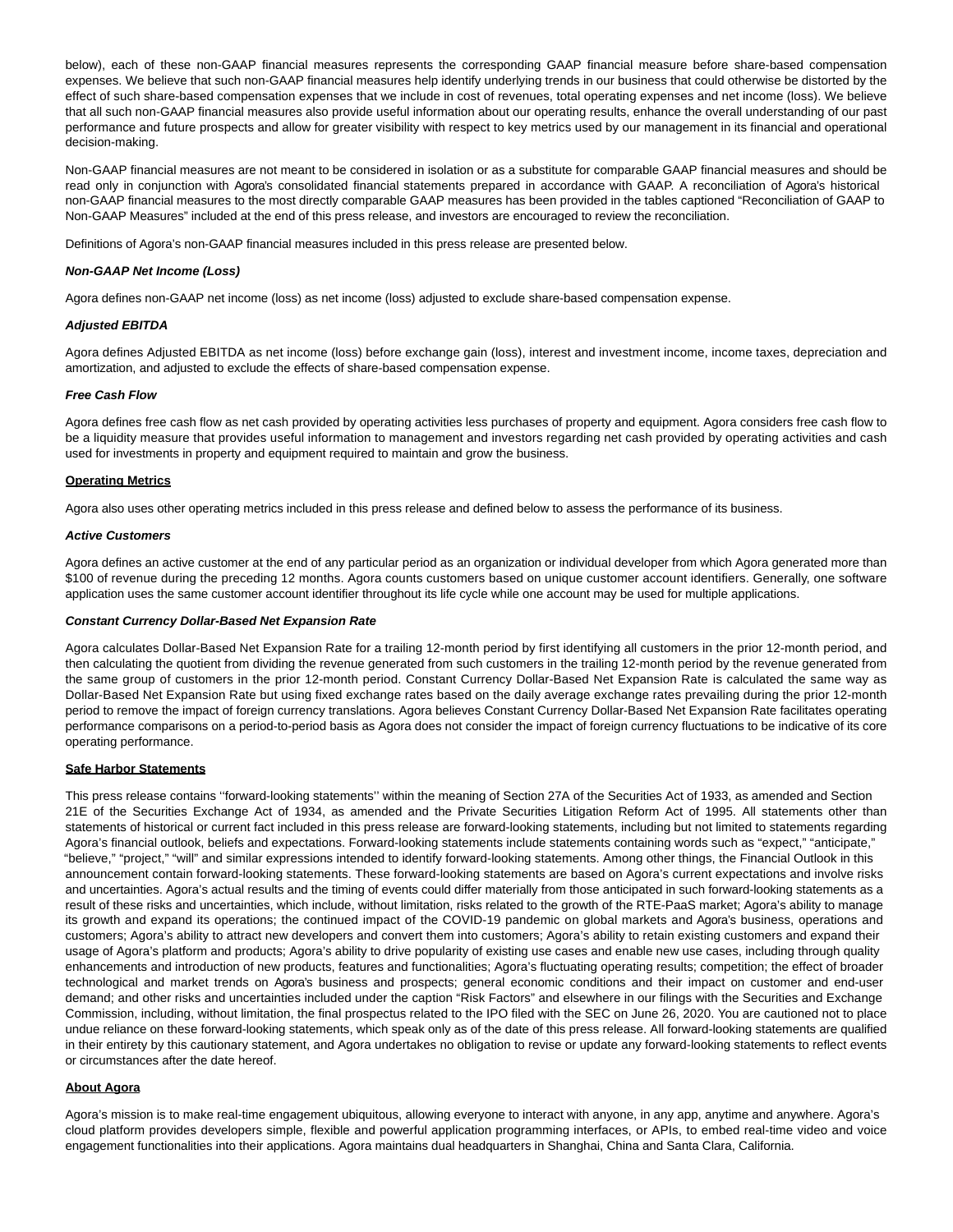For more information, please visit: www.agora.io.

### **Agora, Inc.**

## **Condensed Consolidated Balance Sheets**

**(Unaudited, in US\$ thousands)**

|                                                                        | As of<br>December 31,<br>2020 | As of<br>December 31,<br>2019 |  |
|------------------------------------------------------------------------|-------------------------------|-------------------------------|--|
| Assets                                                                 |                               |                               |  |
| Current assets:                                                        |                               |                               |  |
| Cash and cash equivalents                                              | 111,218                       | 105,603                       |  |
| Short-term investments                                                 | 524,220                       |                               |  |
| Accounts receivable, net                                               | 27,840                        | 16,248                        |  |
| Prepayments and other current assets                                   | 7,459                         | 1,381                         |  |
| Total current assets                                                   | 670,737                       | 123,232                       |  |
| Property and equipment, net                                            | 16,754                        | 6,282                         |  |
| Goodwill                                                               | 3,089                         |                               |  |
| Intangible assets                                                      | 209                           |                               |  |
| Deferred tax assets                                                    | 511                           | 836                           |  |
| Other non-current assets                                               | 1,604                         | 809                           |  |
| <b>Total assets</b>                                                    | 692,904                       | 131,159                       |  |
| Liabilities, mezzanine equity and shareholders' equity (deficit)       |                               |                               |  |
| Current liabilities:                                                   |                               |                               |  |
| Accounts payable                                                       | 7,721                         | 4,088                         |  |
| Advances from customers                                                | 1,339                         | 921                           |  |
| Taxes payable                                                          | 2,172                         | 2,493                         |  |
| Accrued expenses and other current liabilities                         | 25,075                        | 10,979                        |  |
| <b>Total current liabilities</b>                                       | 36,307                        | 18,481                        |  |
| Long-term payable                                                      | 82                            |                               |  |
| Deferred tax liabilities                                               | 52                            |                               |  |
| <b>Total liabilities</b>                                               | 36,441                        | 18,481                        |  |
| Mezzanine equity                                                       |                               | 239,970                       |  |
| Shareholders' equity (deficit):                                        |                               |                               |  |
| Ordinary shares                                                        |                               | 12                            |  |
| Class A ordinary shares                                                | 33                            |                               |  |
| Class B ordinary shares                                                | 8                             |                               |  |
| Additional paid-in-capital                                             | 818,428                       |                               |  |
| Accumulated other comprehensive loss                                   | 1,941                         | (988)                         |  |
| Accumulated deficit                                                    | (163, 947)                    | (126, 316)                    |  |
| Total shareholders' equity (deficit)                                   | 656,463                       | (127, 292)                    |  |
| Total liabilities, mezzanine equity and shareholders' equity (deficit) | 692,904                       | 131,159                       |  |

**Agora, Inc.**

### **Condensed Consolidated Statements of Comprehensive Income (Loss) (Unaudited, in US\$ thousands, except share and per ADS amounts)**

|                                       | Three Month Ended<br>December 31, |        | Year Ended<br>December 31, |        |
|---------------------------------------|-----------------------------------|--------|----------------------------|--------|
|                                       |                                   |        |                            |        |
|                                       | 2020                              | 2019   | 2020                       | 2019   |
| Real-time engagement service revenues | 31.411                            | 18.840 | 131.149                    | 63,925 |
| Other revenues                        | 1.842                             | 265    | 2.415                      | 503    |
| Total revenues                        | 33,253                            | 19,105 | 133,564                    | 64,428 |
| Cost of revenues                      | 13,157                            | 6,434  | 47,199                     | 20,417 |
| Gross profit                          | 20,096                            | 12,671 | 86,365                     | 44,011 |
| Operating expenses:                   |                                   |        |                            |        |
| Research and development              | 14,438                            | 7.128  | 49,494                     | 23,623 |
| Sales and marketing                   | 7,437                             | 5,557  | 25,724                     | 19,408 |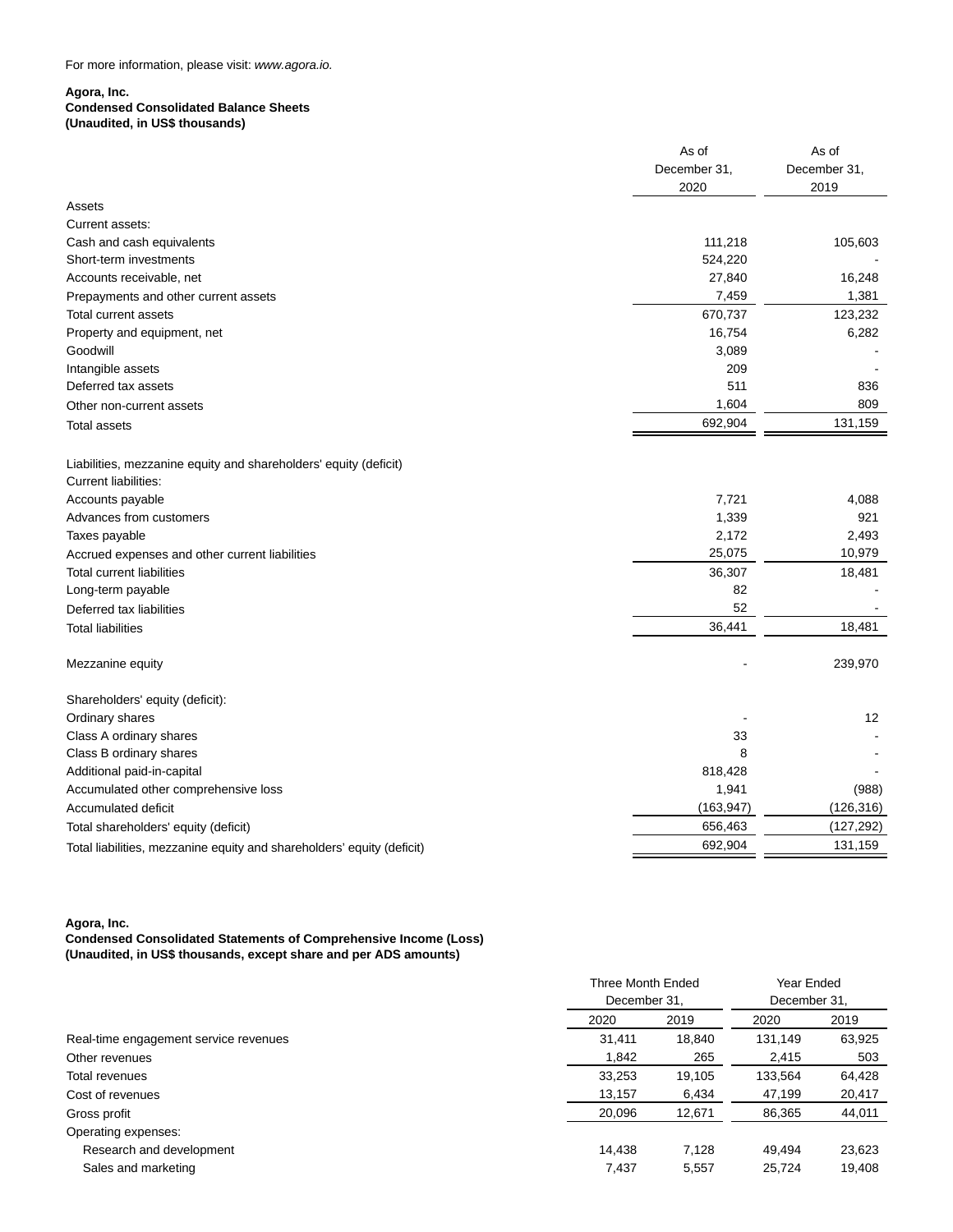| General and administrative                                                                                                       | 6,668    | 2,421                   | 18,010                  | 7,177     |
|----------------------------------------------------------------------------------------------------------------------------------|----------|-------------------------|-------------------------|-----------|
| Total operating expenses                                                                                                         | 28,543   | 15,106                  | 93,228                  | 50,208    |
| Other operating income                                                                                                           | 698      | 31                      | 1,672                   | 108       |
| Loss from operations                                                                                                             | (7, 749) | (2,404)                 | (5, 191)                | (6,089)   |
| Exchange gain (loss)                                                                                                             | (31)     | 34                      | (65)                    | 87        |
| Interest and investment income                                                                                                   | 1,527    | 240                     | 2,704                   | 626       |
| Loss before income taxes                                                                                                         | (6, 253) | (2, 130)                | (2, 552)                | (5,376)   |
| Income taxes                                                                                                                     | 71       | (212)                   | (562)                   | (801)     |
| Net loss                                                                                                                         | (6, 182) | (2, 342)                | (3, 114)                | (6, 177)  |
| Less: cumulative undeclared dividends on<br>convertible redeemable preferred shares<br>Less: accretion on convertible redeemable |          | (2, 490)                | (6, 715)                | (9,962)   |
| preferred shares to redemption value                                                                                             |          | (16, 741)               | (193, 466)              | (50, 715) |
| Net loss attributable to ordinary<br>shareholders                                                                                | (6, 182) | (21, 573)               | (203, 295)              | (66, 854) |
| Other comprehensive loss:                                                                                                        |          |                         |                         |           |
| Foreign currency translation adjustments                                                                                         | 1,813    | 327                     | 2,930                   | (358)     |
| Total comprehensive loss attributable to<br>ordinary shareholders                                                                | (4,369)  | (21, 246)               | (200,365)               | (67, 212) |
| Net loss per ADS attributable to<br>ordinary shareholders, basic and diluted                                                     | (0.06)   | (0.73)                  | (3.02)                  | (2.31)    |
| Weighted-average shares used in<br>computing net loss per ADS attributable to<br>ordinary shareholders, basic and diluted        |          | 408,001,638 118,202,221 | 268,849,967 115,716,392 |           |
| Share-based compensation expenses* included in:                                                                                  |          |                         |                         |           |
| Cost of revenues                                                                                                                 | 18       | 20                      | 357                     | 80        |
| Research and development expenses                                                                                                | 1,411    | 183                     | 5,312                   | 1,473     |
| Sales and marketing expenses                                                                                                     | 504      | 373                     | 2,061                   | 1,654     |
| General and administrative expenses                                                                                              | 1,015    | 271                     | 4,244                   | 1,046     |

\* In the fourth quarter of 2020, Agora formally implemented the Venture Partners Plan, which is a new incentive plan that can be settled in shares or cash at the discretion of plan administrator. Therefore, \$3.4M accrued in prior quarters of 2020 were reclassified from cash bonus expenses to share-based compensation expenses to reflect the costs related to the new incentive plan.

### **Agora, Inc.**

### **Condensed Consolidated Statements of Cash Flows (Unaudited, in US\$ thousands)**

|                                                    |              | <b>Three Month Ended</b> |              | Year Ended |  |
|----------------------------------------------------|--------------|--------------------------|--------------|------------|--|
|                                                    | December 31, |                          | December 31. |            |  |
|                                                    | 2020         | 2019                     | 2020         | 2019       |  |
| Cash flows from operating activities:              |              |                          |              |            |  |
| Net loss                                           | (6, 182)     | (2,342)                  | (3, 114)     | (6, 177)   |  |
| Adjustments to reconcile net loss to net cash      |              |                          |              |            |  |
| generated from operating activities:               |              |                          |              |            |  |
| Share-based compensation expense                   | 2,948        | 847                      | 11,974       | 3,405      |  |
| Depreciation of property and equipment             | 1,514        | 577                      | 4,460        | 1,868      |  |
| Change in the fair value of short-term investments | 33           |                          |              |            |  |
| Changes in assets and liabilities:                 |              |                          |              |            |  |
| Accounts receivable                                | 2,344        | (3, 188)                 | (9,789)      | (4,807)    |  |
| Prepayments and other current assets               | (910)        | 123                      | (5, 140)     | 206        |  |
| Deferred tax                                       | 378          | (336)                    | 378          | (336)      |  |
| Other non-current assets                           | (93)         | (121)                    | (692)        | (135)      |  |
| Accounts payable                                   | 864          | 1,445                    | 1,755        | 1,121      |  |
| Advances from customers                            | 151          | (159)                    | 335          | 302        |  |
| Taxes payable                                      | (715)        | 644                      | (450)        | 1,215      |  |
| Accrued expenses and other liabilities             | 1,635        | 4,587                    | 6,847        | 4,044      |  |
| Net cash generated from operating activities       | 1,967        | 2,077                    | 6,564        | 706        |  |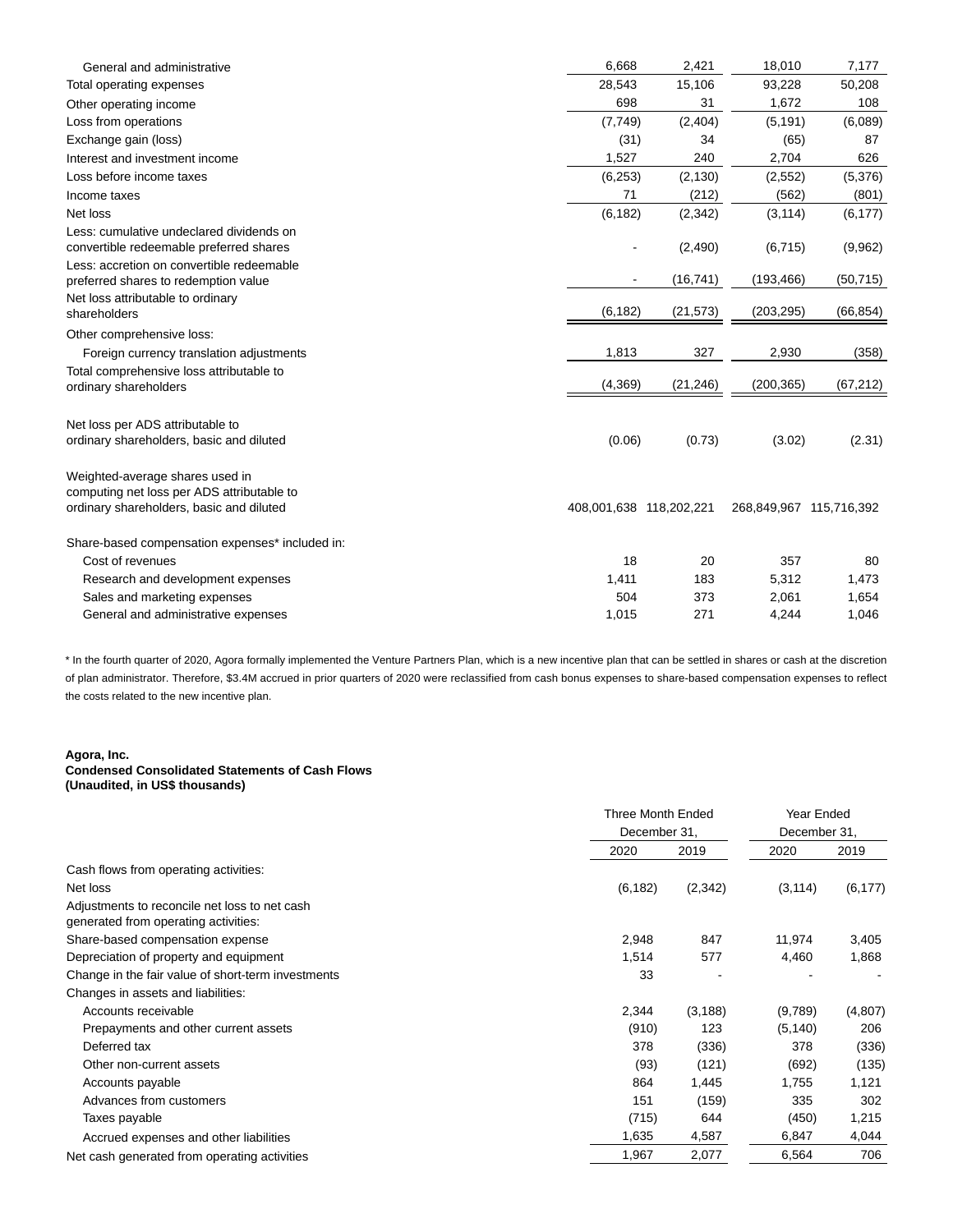| Cash flows from investing activities:                                 |            |                |            |                |
|-----------------------------------------------------------------------|------------|----------------|------------|----------------|
| Purchase of short-term investments                                    | (297, 587) | (83,660)       | (522, 730) | (97, 558)      |
| Proceeds from sale and maturity of short-term investments             |            | 88,059         |            | 99,008         |
| Purchase of property and equipment                                    | (3, 347)   | (1, 180)       | (12, 878)  | (4,802)        |
| Cash received from acquisition                                        | 556        |                | 556        |                |
| Net cash generated from (used in) investing activities                | (300, 378) | 3,219          | (535,052)  | (3, 352)       |
| Cash flows from financing activities:                                 |            |                |            |                |
| Proceeds from issuance of Series C+ convertible                       |            |                |            |                |
| redeemable preferred shares, net of the issuance                      |            |                |            |                |
| costs of nil                                                          |            |                | 50,000     |                |
| Proceeds from the IPO and concurrent private                          |            |                |            |                |
| placement, net of underwriter discounts and                           |            |                |            |                |
| commissions and other offering costs paid                             | (277)      |                | 483,628    |                |
| Proceeds from exercise of employees' share                            |            |                |            |                |
| options                                                               | 10         |                | 10         |                |
| Net cash provided by (used in) financing activities                   | (267)      | $\blacksquare$ | 533,638    | $\blacksquare$ |
| Effect of foreign exchange rate changes on cash,                      |            |                |            |                |
| cash equivalents and restricted cash                                  | 114        | 48             | 465        | (269)          |
| Net increase (decrease) in cash, cash equivalents and restricted cash | (298, 564) | 5,344          | 5,615      | (2, 915)       |
| Cash, cash equivalents and restricted cash at beginning               |            |                |            |                |
| of period *                                                           | 409,862    | 100,339        | 105,683    | 108,598        |
| Cash, cash equivalents and restricted cash at end                     |            |                |            |                |
| of period **                                                          | 111,298    | 105,683        | 111,298    | 105,683        |
| Supplemental disclosure of cash flow information:                     |            |                |            |                |
| Income taxes paid                                                     |            |                | 742        | 411            |
| Non-cash financing and investing activities:                          |            |                |            |                |
| Accretion to redemption value of convertible                          |            |                |            |                |
| redeemable preferred shares                                           |            | 16,741         | 193,466    | 50,715         |
| Deposits utilized for employees' share option                         |            |                |            |                |
| exercises                                                             | (339)      |                | (339)      |                |
| Payables for property and equipment                                   | 2,293      | 613            | 2,293      | 613            |
| Payables for deferred initial public offering cost                    |            | 287            |            | 287            |
| Payables for acquisition                                              | 3,150      |                | 3,150      |                |
| Proceeds receivable from exercise of employees'                       |            |                |            |                |
| share options                                                         | 612        |                | 612        |                |
| * includes restricted cash balance                                    | 80         | 80             | 80         | 80             |
| ** includes restricted cash balance                                   | 80         | 80             | 80         | 80             |
|                                                                       |            |                |            |                |

### **Agora, Inc. Reconciliation of GAAP to Non-GAAP Measures (Unaudited, in US\$ thousands, except share and per ADS amounts)**

|                                              |          | Three Month Ended<br>December 31, |          | Year Ended<br>December 31, |  |
|----------------------------------------------|----------|-----------------------------------|----------|----------------------------|--|
|                                              |          |                                   |          |                            |  |
|                                              | 2020     | 2019                              | 2020     | 2019                       |  |
| GAAP net loss                                | (6, 182) | (2,342)                           | (3, 114) | (6, 177)                   |  |
| Add:                                         |          |                                   |          |                            |  |
| Share-based compensation expense             | 2,948    | 847                               | 11,974   | 4,252                      |  |
| Non-GAAP net income (loss)                   | (3,234)  | (1, 495)                          | 8,860    | (1,925)                    |  |
| Net loss                                     | (6, 182) | (2, 342)                          | (3, 114) | (6, 177)                   |  |
| Excluding:                                   |          |                                   |          |                            |  |
| Exchange rate gains (loss)                   | (31)     | 34                                | (65)     | 87                         |  |
| Interest and investment income               | 1,527    | 240                               | 2,704    | 626                        |  |
| Income taxes                                 | 71       | (212)                             | (562)    | (801)                      |  |
| Depreciation and amortization expense        | 1,514    | 577                               | 4,460    | 1,868                      |  |
| Share-based compensation expense             | 2,948    | 847                               | 11,974   | 4,252                      |  |
| <b>Adjusted EBITDA</b>                       | (3,287)  | (980)                             | 11,243   | 31                         |  |
| Net cash generated from operating activities | 1,967    | 2,077                             | 6,564    | 706                        |  |